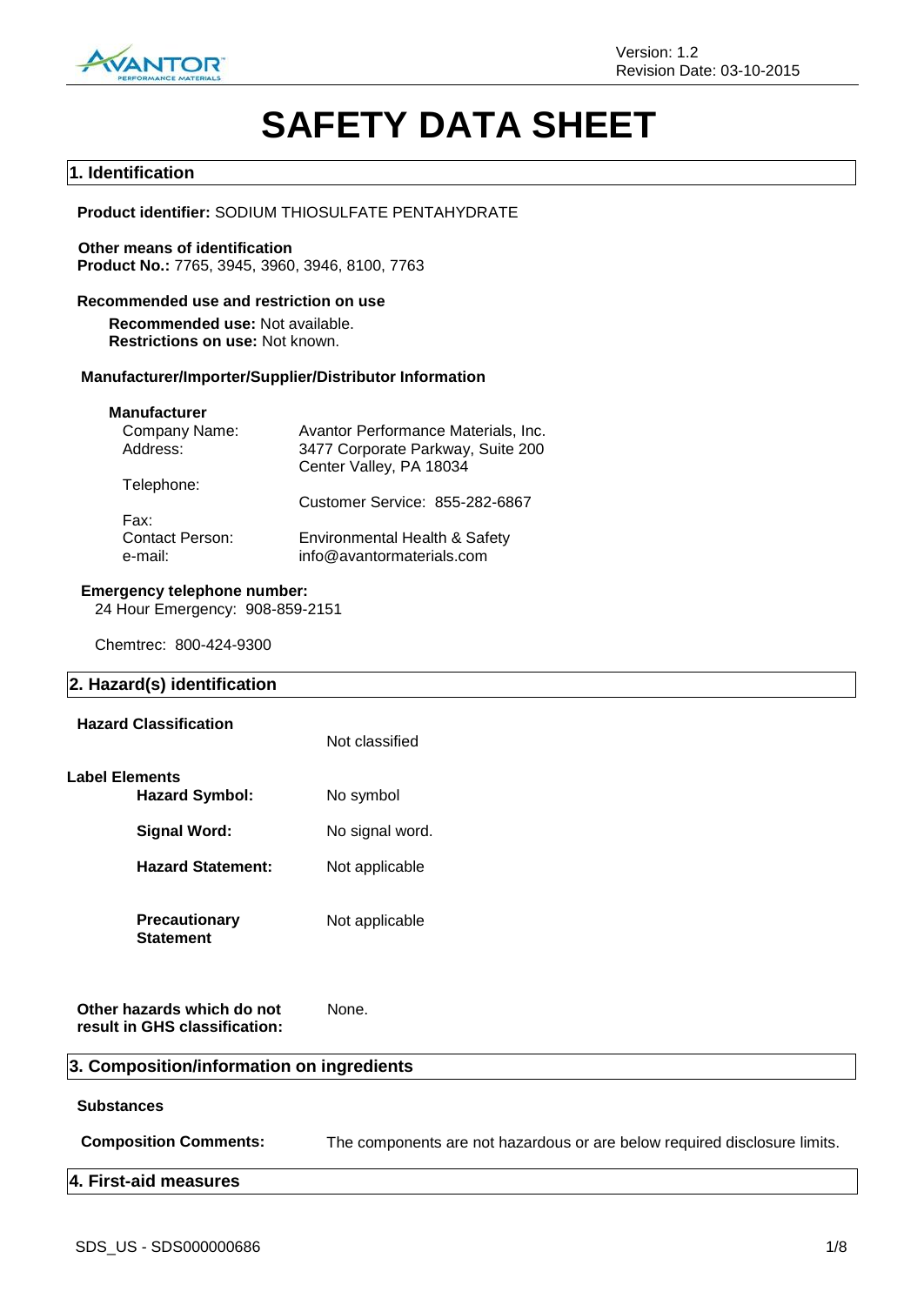

| <b>General information:</b>                                                       | Get medical advice/attention if you feel unwell. Show this safety data sheet<br>to the doctor in attendance.                                                                                             |
|-----------------------------------------------------------------------------------|----------------------------------------------------------------------------------------------------------------------------------------------------------------------------------------------------------|
| Ingestion:                                                                        | Rinse mouth thoroughly. Call a POISON CENTER or doctor/physician if<br>you feel unwell.                                                                                                                  |
| Inhalation:                                                                       | Move to fresh air. Get medical attention if symptoms persist.                                                                                                                                            |
| <b>Skin Contact:</b>                                                              | Wash skin thoroughly with soap and water. Get medical attention if irritation<br>persists after washing.                                                                                                 |
| Eye contact:                                                                      | Flush thoroughly with water. If irritation occurs, get medical assistance.                                                                                                                               |
| Most important symptoms/effects, acute and delayed                                |                                                                                                                                                                                                          |
| <b>Symptoms:</b>                                                                  | May cause irritation to skin, eyes, and respiratory tract.                                                                                                                                               |
|                                                                                   | Indication of immediate medical attention and special treatment needed                                                                                                                                   |
| <b>Treatment:</b>                                                                 | Treat symptomatically. Symptoms may be delayed.                                                                                                                                                          |
| 5. Fire-fighting measures                                                         |                                                                                                                                                                                                          |
| <b>General Fire Hazards:</b>                                                      | The product is non-combustible.                                                                                                                                                                          |
| Suitable (and unsuitable) extinguishing media                                     |                                                                                                                                                                                                          |
| <b>Suitable extinguishing</b><br>media:                                           | Use fire-extinguishing media appropriate for surrounding materials.                                                                                                                                      |
| <b>Unsuitable extinguishing</b><br>media:                                         | None known.                                                                                                                                                                                              |
| Specific hazards arising from<br>the chemical:                                    | During fire, gases hazardous to health may be formed.                                                                                                                                                    |
| Special protective equipment and precautions for firefighters                     |                                                                                                                                                                                                          |
| <b>Special fire fighting</b><br>procedures:                                       | Move containers from fire area if you can do so without risk. Use water<br>spray to keep fire-exposed containers cool. Cool containers exposed to<br>flames with water until well after the fire is out. |
| Special protective equipment<br>for fire-fighters:                                | Firefighters must use standard protective equipment including flame<br>retardant coat, helmet with face shield, gloves, rubber boots, and in<br>enclosed spaces, SCBA.                                   |
| 6. Accidental release measures                                                    |                                                                                                                                                                                                          |
| <b>Personal precautions,</b><br>protective equipment and<br>emergency procedures: | Keep unauthorized personnel away. Ventilate closed spaces before<br>entering them. Use personal protective equipment. See Section 8 of the<br>SDS for Personal Protective Equipment.                     |
| <b>Methods and material for</b><br>containment and cleaning<br>up:                | Sweep up and place in a clearly labeled container for chemical waste.<br>Avoid dust formation. Clean surface thoroughly to remove residual<br>contamination.                                             |
| <b>Notification Procedures:</b>                                                   | Prevent entry into waterways, sewer, basements or confined areas. Inform<br>authorities if large amounts are involved.                                                                                   |
| <b>Environmental Precautions:</b>                                                 | Prevent further leakage or spillage if safe to do so. Avoid discharge into<br>drains, water courses or onto the ground.                                                                                  |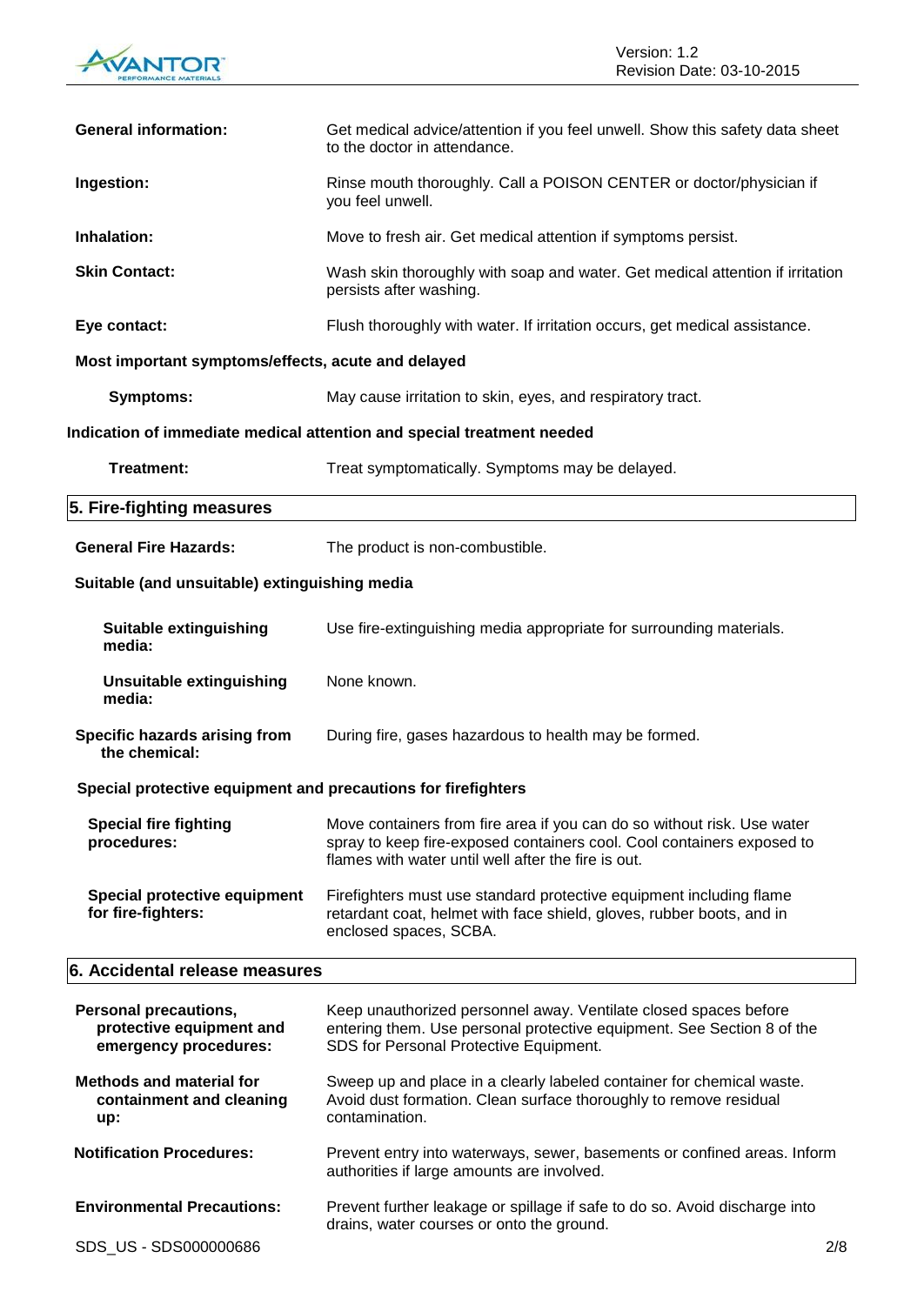

## **7. Handling and storage Precautions for safe handling:** Use personal protective equipment as required. Avoid contact with eyes, skin, and clothing. Avoid inhalation of dust. Wash thoroughly after handling. **Conditions for safe storage, including any incompatibilities:** Keep containers tightly closed. Store in cool, dry place. Store in a wellventilated place. **8. Exposure controls/personal protection Control Parameters Occupational Exposure Limits** None of the components have assigned exposure limits. **Appropriate Engineering Controls** No data available. **Individual protection measures, such as personal protective equipment General information:** Good general ventilation (typically 10 air changes per hour) should be used. Ventilation rates should be matched to conditions. If applicable, use process enclosures, local exhaust ventilation, or other engineering controls to maintain airborne levels below recommended exposure limits. If exposure limits have not been established, maintain airborne levels to an acceptable level. **Eye/face protection:** Use tight fitting goggles if dust is generated. **Skin Protection Hand Protection:** Wear protective gloves. **Other:** Wear suitable protective clothing. **Respiratory Protection:** In case of inadequate ventilation use suitable respirator. **Hygiene measures:** Always observe good personal hygiene measures, such as washing after handling the material and before eating, drinking, and/or smoking. Routinely wash work clothing and protective equipment to remove contaminants.

Provide eyewash station and safety shower.

## **9. Physical and chemical properties**

| Appearance                                            |                    |  |
|-------------------------------------------------------|--------------------|--|
| <b>Physical state:</b>                                | Solid              |  |
| Form:                                                 | Crystalline solid  |  |
| Color:                                                | Colorless          |  |
| Odor:                                                 | Odorless           |  |
| Odor threshold:                                       | No data available. |  |
| pH:                                                   | No data available. |  |
| <b>Melting point/freezing point:</b>                  | 48 °C              |  |
| Initial boiling point and boiling range:              | No data available. |  |
| <b>Flash Point:</b>                                   | No data available. |  |
| <b>Evaporation rate:</b>                              | No data available. |  |
| Flammability (solid, gas):                            | No data available. |  |
| Upper/lower limit on flammability or explosive limits |                    |  |
| Flammability limit - upper (%):                       | No data available. |  |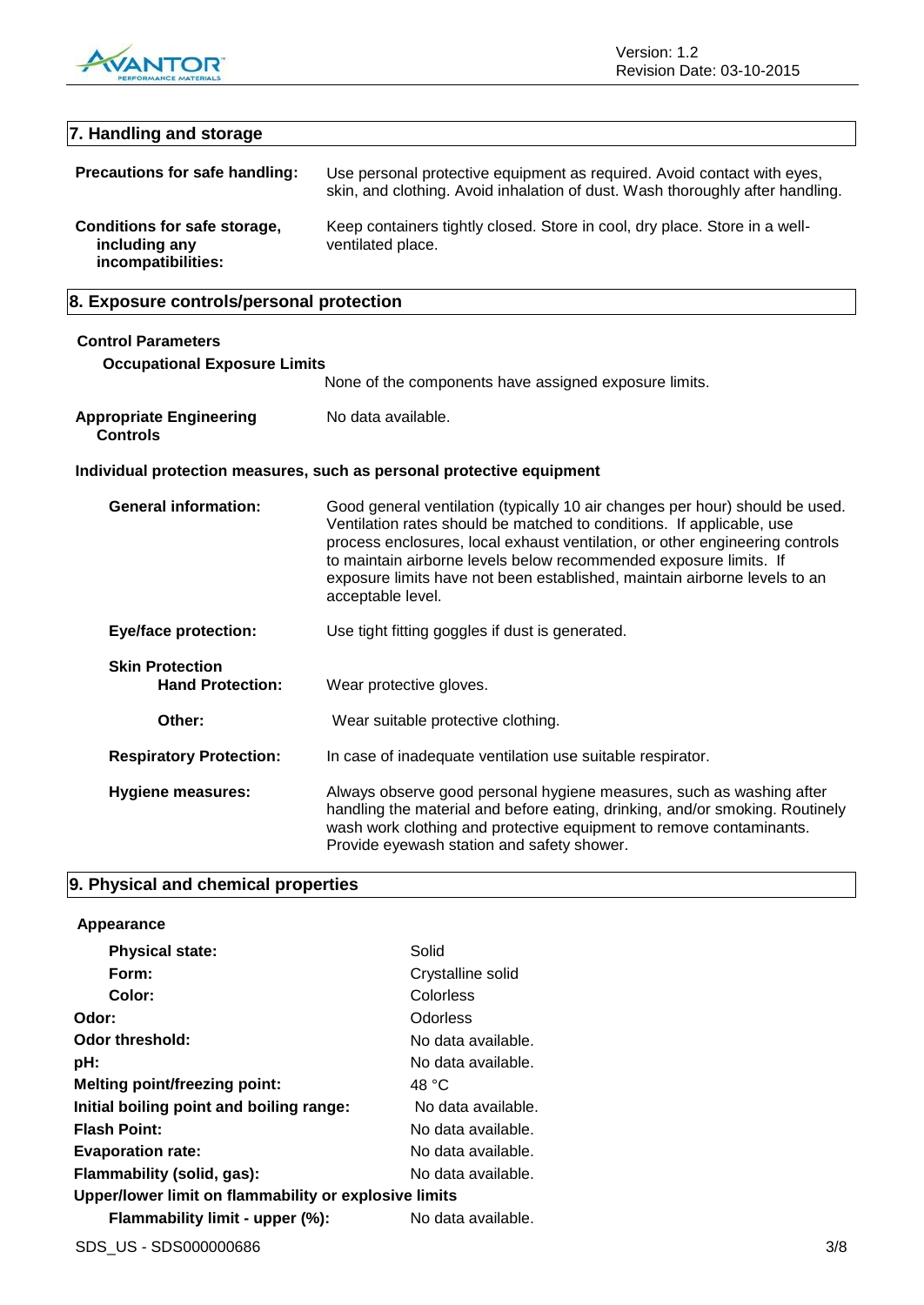

| Flammability limit - lower (%):                      | No data available.                                                                             |
|------------------------------------------------------|------------------------------------------------------------------------------------------------|
| Explosive limit - upper (%):                         | No data available.                                                                             |
| Explosive limit - lower (%):                         | No data available.                                                                             |
| Vapor pressure:                                      | No data available.                                                                             |
| Vapor density:                                       | No data available.                                                                             |
| <b>Relative density:</b>                             | 1.75 $(20 °C)$                                                                                 |
| Solubility(ies)                                      |                                                                                                |
| <b>Solubility in water:</b>                          | Soluble                                                                                        |
| Solubility (other):                                  | No data available.                                                                             |
| Partition coefficient (n-octanol/water):             | No data available.                                                                             |
| Auto-ignition temperature:                           | No data available.                                                                             |
| <b>Decomposition temperature:</b>                    | No data available.                                                                             |
| <b>Viscosity:</b>                                    | No data available.                                                                             |
| <b>Other information</b>                             |                                                                                                |
| Molecular weight:                                    | 248.19 g/mol (H2O3S2.5H2O.2Na)                                                                 |
| 10. Stability and reactivity                         |                                                                                                |
|                                                      |                                                                                                |
| <b>Reactivity:</b>                                   | No dangerous reaction known under conditions of normal use.                                    |
| <b>Chemical Stability:</b>                           | The substance is hygroscopic and will absorb water by contact with the<br>moisture in the air. |
| <b>Possibility of Hazardous</b><br><b>Reactions:</b> | Hazardous polymerization does not occur.                                                       |
| <b>Conditions to Avoid:</b>                          | Contact with air. Moisture.                                                                    |
| <b>Incompatible Materials:</b>                       | Strong oxidizing agents. Strong acids. Strong bases.                                           |
| <b>Hazardous Decomposition</b>                       | Carbon dioxide Oxides of sulfur. Sodium oxides                                                 |

# **11. Toxicological information**

| Information on likely routes of exposure<br>Ingestion:                    | May cause irritation of the gastrointestinal tract. |     |
|---------------------------------------------------------------------------|-----------------------------------------------------|-----|
| Inhalation:                                                               | May cause irritation to the respiratory system.     |     |
| <b>Skin Contact:</b>                                                      | May cause irritation.                               |     |
| Eye contact:                                                              | May cause temporary eye irritation.                 |     |
| Information on toxicological effects                                      |                                                     |     |
| Acute toxicity (list all possible routes of exposure)                     |                                                     |     |
| Oral<br><b>Product:</b>                                                   | No data available.                                  |     |
| <b>Dermal</b><br><b>Product:</b>                                          | No data available.                                  |     |
| <b>Inhalation</b><br><b>Product:</b>                                      | No data available.                                  |     |
| <b>Repeated Dose Toxicity</b><br><b>Product:</b><br>SDS US - SDS000000686 | No data available.                                  | 4/8 |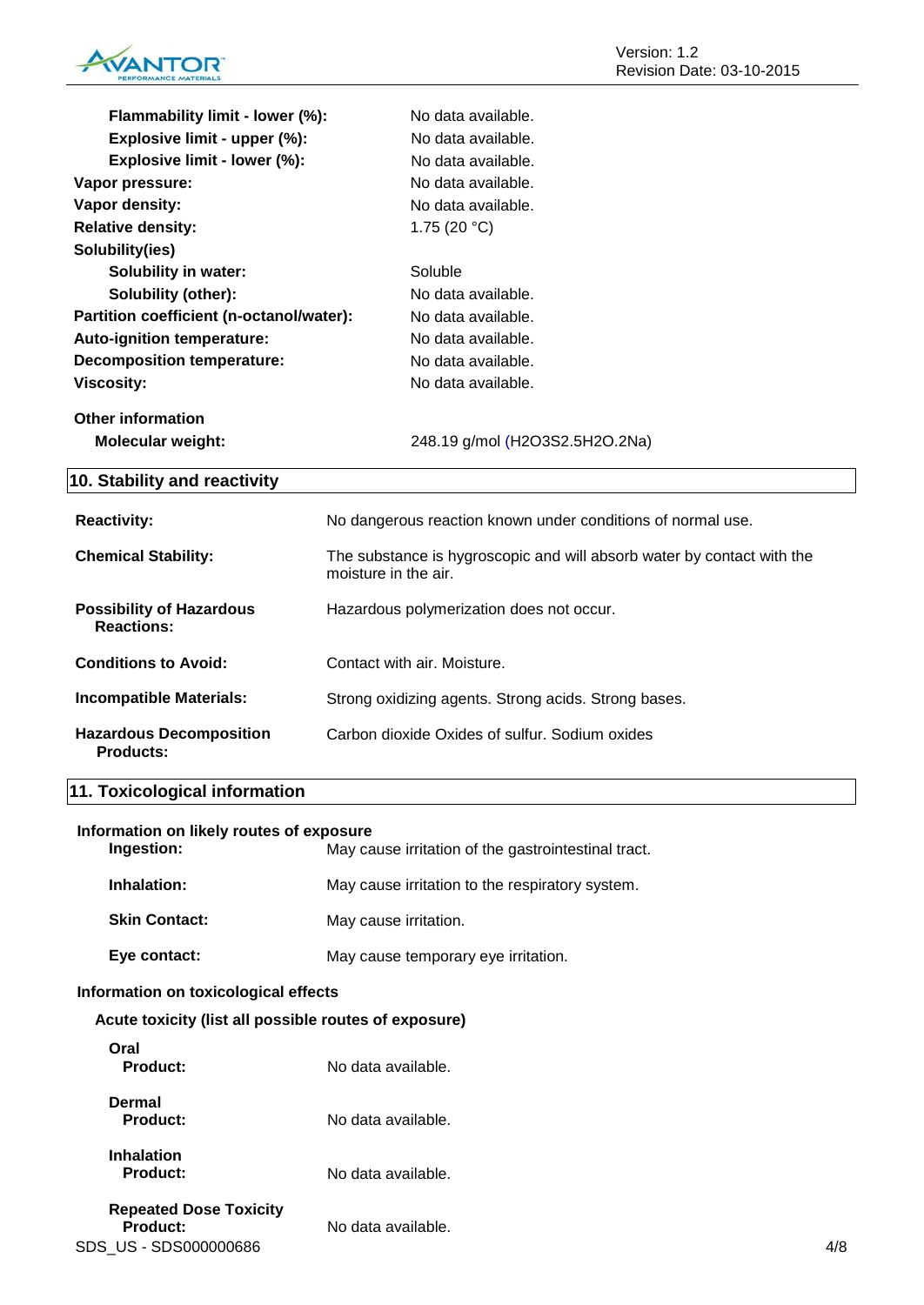

| <b>Skin Corrosion/Irritation</b><br><b>Product:</b>                          | May cause skin irritation.                                                |
|------------------------------------------------------------------------------|---------------------------------------------------------------------------|
| <b>Serious Eye Damage/Eye Irritation</b><br>Product:                         | May irritate eyes.                                                        |
| <b>Respiratory or Skin Sensitization</b><br><b>Product:</b>                  | Not a skin sensitizer.                                                    |
| Carcinogenicity<br>Product:                                                  | This substance has no evidence of carcinogenic properties.                |
| No carcinogenic components identified                                        | <b>IARC Monographs on the Evaluation of Carcinogenic Risks to Humans:</b> |
| No carcinogenic components identified                                        | US. National Toxicology Program (NTP) Report on Carcinogens:              |
| No carcinogenic components identified                                        | US. OSHA Specifically Regulated Substances (29 CFR 1910.1001-1050):       |
| <b>Germ Cell Mutagenicity</b>                                                |                                                                           |
| In vitro<br><b>Product:</b>                                                  | No mutagenic components identified                                        |
| In vivo<br><b>Product:</b>                                                   | No mutagenic components identified                                        |
| <b>Reproductive Toxicity</b><br>Product:                                     | No components toxic to reproduction                                       |
| <b>Specific Target Organ Toxicity - Single Exposure</b><br>Product:          | No data available.                                                        |
| <b>Specific Target Organ Toxicity - Repeated Exposure</b><br><b>Product:</b> | No data available.                                                        |
| <b>Aspiration Hazard</b><br><b>Product:</b>                                  | Not classified                                                            |
| <b>Other Effects:</b>                                                        | None known.                                                               |
| 12. Ecological information                                                   |                                                                           |
| <b>Ecotoxicity:</b>                                                          |                                                                           |
| Acute hazards to the aquatic environment:                                    |                                                                           |

| Fish<br>Product:                            | No data available. |
|---------------------------------------------|--------------------|
| <b>Aquatic Invertebrates</b><br>Product:    | No data available. |
| Chronic hazards to the aquatic environment: |                    |
| Fish<br>Product:                            | No data available. |
| <b>Aquatic Invertebrates</b><br>Product:    | No data available. |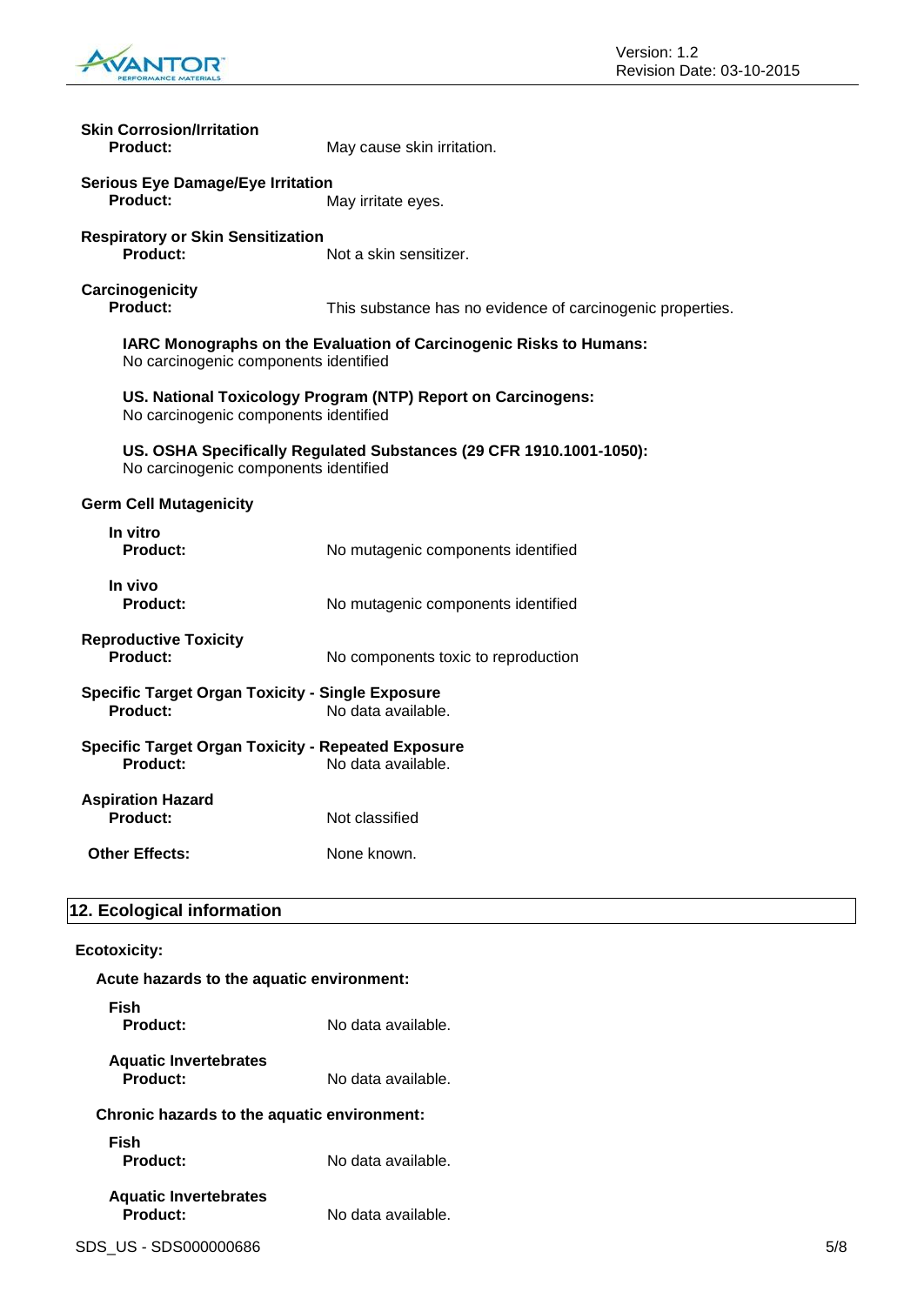

| <b>Toxicity to Aquatic Plants</b><br><b>Product:</b>                                        | No data available.                                                                                                                                                                                                   |
|---------------------------------------------------------------------------------------------|----------------------------------------------------------------------------------------------------------------------------------------------------------------------------------------------------------------------|
| <b>Persistence and Degradability</b>                                                        |                                                                                                                                                                                                                      |
| <b>Biodegradation</b><br><b>Product:</b>                                                    | There are no data on the degradability of this product.                                                                                                                                                              |
| <b>BOD/COD Ratio</b><br><b>Product:</b>                                                     | No data available.                                                                                                                                                                                                   |
| <b>Bioaccumulative Potential</b><br><b>Bioconcentration Factor (BCF)</b><br><b>Product:</b> | No data available on bioaccumulation.                                                                                                                                                                                |
| Partition Coefficient n-octanol / water (log Kow)<br><b>Product:</b>                        | No data available.                                                                                                                                                                                                   |
| <b>Mobility in Soil:</b>                                                                    | The product is water soluble and may spread in water systems.                                                                                                                                                        |
| <b>Other Adverse Effects:</b>                                                               | The product components are not classified as environmentally hazardous.<br>However, this does not exclude the possibility that large or frequent spills<br>can have a harmful or damaging effect on the environment. |
| 13. Disposal considerations                                                                 |                                                                                                                                                                                                                      |
| <b>Disposal instructions:</b>                                                               | Discharge, treatment, or disposal may be subject to national, state, or local<br>laws.                                                                                                                               |
| <b>Contaminated Packaging:</b>                                                              | Since emptied containers retain product residue, follow label warnings even<br>after container is emptied.                                                                                                           |
| 14. Transport information                                                                   |                                                                                                                                                                                                                      |
| <b>DOT</b><br>Not regulated.                                                                |                                                                                                                                                                                                                      |
| <b>IMDG</b><br>Not regulated.                                                               |                                                                                                                                                                                                                      |
| <b>IATA</b>                                                                                 |                                                                                                                                                                                                                      |

Not regulated.

## **15. Regulatory information**

## **US Federal Regulations**

## **TSCA Section 12(b) Export Notification (40 CFR 707, Subpt. D) US. OSHA Specifically Regulated Substances (29 CFR 1910.1001-1050)**

None present or none present in regulated quantities.

## **CERCLA Hazardous Substance List (40 CFR 302.4):**

None present or none present in regulated quantities.

## **Superfund Amendments and Reauthorization Act of 1986 (SARA)**

**Hazard categories** Not listed.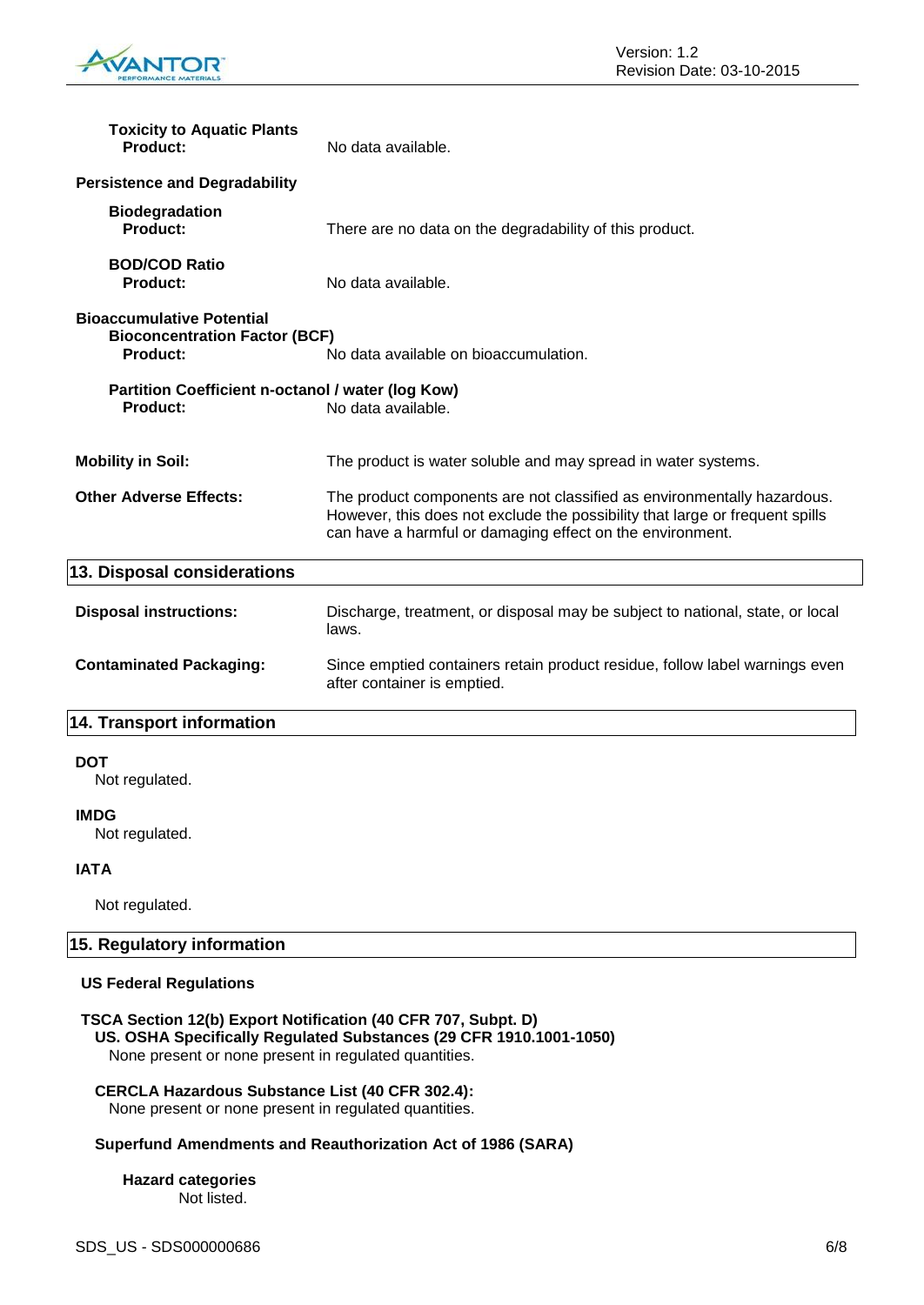

## **SARA 302 Extremely Hazardous Substance**

None present or none present in regulated quantities.

## **SARA 304 Emergency Release Notification**

None present or none present in regulated quantities.

## **SARA 311/312 Hazardous Chemical**

None present or none present in regulated quantities.

## **SARA 313 (TRI Reporting)**

None present or none present in regulated quantities.

- **Clean Water Act Section 311 Hazardous Substances (40 CFR 117.3)** None present or none present in regulated quantities.
- **Clean Air Act (CAA) Section 112(r) Accidental Release Prevention (40 CFR 68.130):** None present or none present in regulated quantities.

#### **US State Regulations**

**US. California Proposition 65**

No ingredient regulated by CA Prop 65 present.

**US. New Jersey Worker and Community Right-to-Know Act** No ingredient regulated by NJ Right-to-Know Law present.

## **US. Massachusetts RTK - Substance List**

No ingredient regulated by MA Right-to-Know Law present.

#### **US. Pennsylvania RTK - Hazardous Substances** No ingredient regulated by PA Right-to-Know Law present.

#### **US. Rhode Island RTK**

No ingredient regulated by RI Right-to-Know Law present.

## **Inventory Status:**

Australia AICS:<br>
Canada DSL Inventory List:<br>
On or in compliance with the inventory<br>
On or in compliance with the inventory EINECS, ELINCS or NLP: Not in compliance with the inventory. Japan (ENCS) List: On or in compliance with the inventory China Inv. Existing Chemical Substances: Not in compliance with the inventory. Korea Existing Chemicals Inv. (KECI): Not in compliance with the inventory. Canada NDSL Inventory:  $\blacksquare$  Not in compliance with the inventory. Philippines PICCS: On or in compliance with the inventory US TSCA Inventory: On or in compliance with the inventory New Zealand Inventory of Chemicals: On or in compliance with the inventory<br>Japan ISHL Listing: On or in compliance with the inventory Japan Pharmacopoeia Listing: Not in compliance with the inventory.

On or in compliance with the inventory On or in compliance with the inventory

## **16.Other information, including date of preparation or last revision**

## **NFPA Hazard ID**